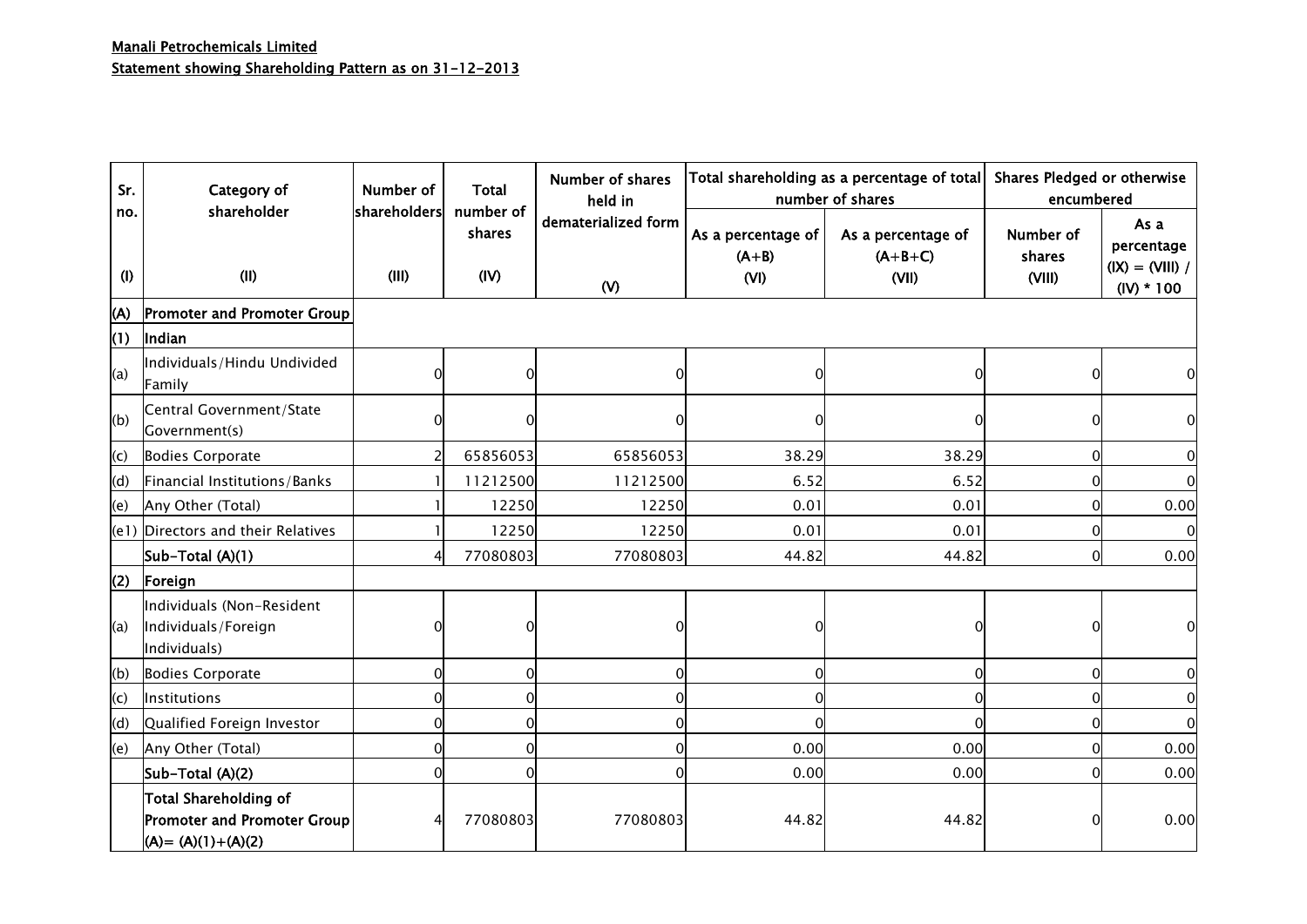| Sr.        | Category of                                                                                        | Number of             | Total                       | <b>Number of shares</b><br>held in  |                                       | number of shares | Total shareholding as a percentage of total | Shares Pledged or otherwise<br>encumbered |                               |      |                                                         |
|------------|----------------------------------------------------------------------------------------------------|-----------------------|-----------------------------|-------------------------------------|---------------------------------------|------------------|---------------------------------------------|-------------------------------------------|-------------------------------|------|---------------------------------------------------------|
| no.<br>(1) | shareholder<br>(II)                                                                                | shareholders<br>(III) | number of<br>shares<br>(IV) | dematerialized form<br>$\mathsf{W}$ | As a percentage of<br>$(A+B)$<br>(VI) |                  | As a percentage of<br>$(A+B+C)$<br>(VII)    |                                           | Number of<br>shares<br>(VIII) |      | As a<br>percentage<br>$(IX) = (VIII) /$<br>$(IV) * 100$ |
| (B)<br>(1) | Public shareholding<br><b>Institutions</b>                                                         |                       |                             |                                     |                                       |                  |                                             |                                           |                               |      |                                                         |
| (a)        | Mutual Funds/UTI                                                                                   |                       |                             |                                     | 13                                    | 185100           | 17850                                       | 0.11                                      | 0.11                          | N.A. | N.A.                                                    |
| (b)        | Financial Institutions/Banks                                                                       |                       |                             |                                     | 15                                    | 26325            | 5025                                        | 0.02                                      | 0.02                          | N.A. | N.A.                                                    |
| (c)        | Foreign Institutional Investors                                                                    |                       |                             |                                     |                                       | 2260000          | 2260000                                     | 1.31                                      | 1.31                          | N.A. | N.A.                                                    |
| (d)        | Foreign Venture Capital Investors                                                                  |                       |                             |                                     | $\Omega$                              |                  | 0<br>$\Omega$                               | 0                                         |                               | N.A. | N.A.                                                    |
| (e)        | Qualified Foreign Investor                                                                         |                       |                             |                                     | $\Omega$                              |                  | $\Omega$<br>$\Omega$                        | $\Omega$                                  | $\Omega$                      | N.A. | N.A.                                                    |
| (f)        | Any Other (Total)                                                                                  |                       |                             |                                     | $\Omega$                              |                  | 0                                           | 0.00                                      | 0.00                          | N.A. | N.A.                                                    |
|            | Sub-Total (B)(1)                                                                                   |                       |                             | 29                                  | 2471425                               | 2282875          | 1.44                                        | 1.44                                      | N.A.                          | N.A. |                                                         |
| (2)        | Non-institutions                                                                                   |                       |                             |                                     |                                       |                  |                                             |                                           |                               |      |                                                         |
| (a)        | <b>Bodies Corporate</b>                                                                            | 1032                  | 10066200                    | 9830400                             | 5.84                                  | 5.84             | N.A.                                        | N.A.                                      |                               |      |                                                         |
| (b)        | Individuals - i. Individual<br>Shareholders Holding Nominal Share Capital Up To >Rs. 1 Lakh.       |                       | 129881                      | 59050060                            | 45270304                              | 34.32            | 34.32 N.A.                                  |                                           | N.A.                          |      |                                                         |
|            | Individuals - ii. Individual Shareholders Holding Nominal Share Capital In<br>Excess Of Rs. 1 Lakh |                       |                             |                                     | 270                                   | 16937746         | 16862836                                    | 9.85                                      | 9.85                          | N.A. | N.A.                                                    |
| (c)        | Qualified Foreign Investor                                                                         |                       |                             |                                     | $\Omega$                              |                  | $\Omega$<br>$\Omega$                        | $\Omega$                                  | $\Omega$                      | N.A. | N.A.                                                    |
| (d)        | Any Other (Total)                                                                                  |                       |                             |                                     | 5563                                  | 6392995          | 5248480                                     | 3.72                                      | 3.72                          | N.A. | N.A.                                                    |
|            | (d1) Clearing Members                                                                              |                       |                             |                                     | 50                                    | 87114            | 87114                                       | 0.05                                      | 0.05                          | N.A. | N.A.                                                    |
|            | (d2) Hindu Undivided Families                                                                      |                       |                             |                                     | 1353                                  | 3044320          | 3044155                                     | 1.77                                      | 1.77                          | N.A. | N.A.                                                    |
|            | (d3) Non Resident Indians                                                                          |                       |                             |                                     | 4154                                  | 3173861          | 2029511                                     | 1.85                                      | 1.85                          | N.A. | N.A.                                                    |
|            | (d4) Overseas Corporate Bodies                                                                     |                       |                             |                                     |                                       | 85050            | 85050                                       | 0.05                                      | 0.05                          | N.A. | N.A.                                                    |
|            | $(d5)$ Trusts                                                                                      |                       |                             |                                     |                                       | 2650             | 2650                                        | 0.00                                      | 0.00                          | N.A. | N.A.                                                    |
|            | Sub-Total (B)(2)                                                                                   |                       |                             |                                     | 136746                                | 92447001         | 77212020                                    | 53.75                                     | 53.75                         | N.A. | N.A.                                                    |
|            | Total Public Shareholding $(B) = (B)(1)+(B)(2)$                                                    | 136775                | 94918426                    | 79494895                            | 55.19                                 | 55.19            | N.A.                                        | N.A.                                      |                               |      |                                                         |
|            | TOTAL (A)+(B)                                                                                      |                       |                             |                                     |                                       | 136779171999229  | 156575698                                   | 100.00                                    | 100.00                        | 0.00 | 0.00                                                    |
| (C)        | <b>Depository Receipts</b>                                                                         |                       |                             |                                     |                                       |                  |                                             | 0.00                                      | 0.00                          | N.A. | N.A.                                                    |
|            | $\overline{\text{TOTAL (A)+(B+(C))}}$                                                              |                       |                             |                                     |                                       | 136779171999229  | 156575698 100.00 100.00                     |                                           |                               | 0.00 | 0.00                                                    |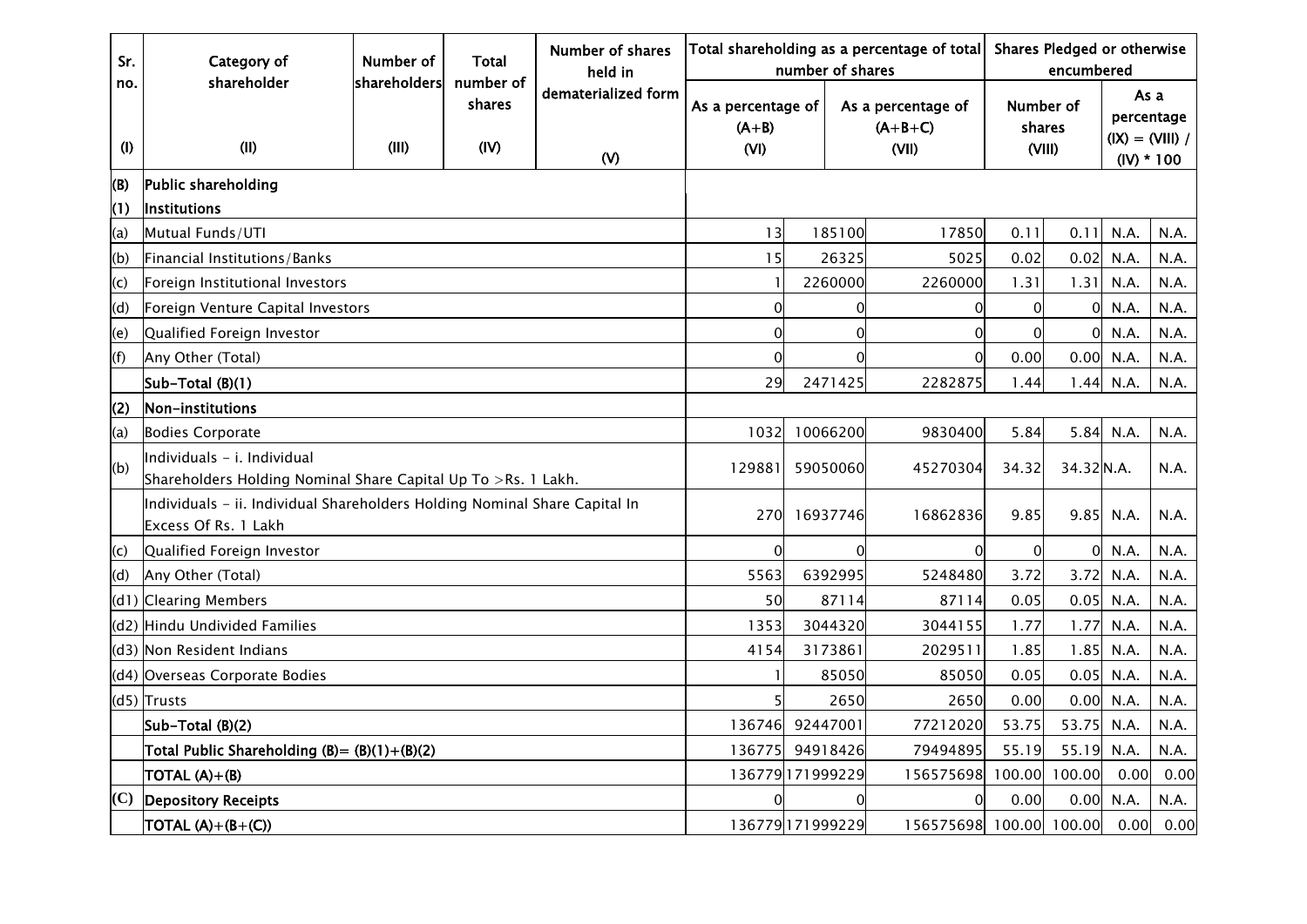| Statement showing Shareholding of persons belonging to the category "Promoter and Promoter Group" |
|---------------------------------------------------------------------------------------------------|
|---------------------------------------------------------------------------------------------------|

|                   |                                                                     | PAN of the<br>Shareholder<br>(III) | <b>Total Shares held</b> |                                                  | Shares pledged or otherwise<br>encumbered |                                                                                                                     |                                                                   | <b>Details of warrants</b>                                 |                                                                      | Details of convertible<br>securities                   |                                                                                      | <b>Total shares</b>                                                                                                                                       |  |
|-------------------|---------------------------------------------------------------------|------------------------------------|--------------------------|--------------------------------------------------|-------------------------------------------|---------------------------------------------------------------------------------------------------------------------|-------------------------------------------------------------------|------------------------------------------------------------|----------------------------------------------------------------------|--------------------------------------------------------|--------------------------------------------------------------------------------------|-----------------------------------------------------------------------------------------------------------------------------------------------------------|--|
| Sr.<br>No.<br>(1) | Name of the<br>shareholder<br>(11)                                  |                                    | <b>Number</b><br>(IV)    | as a %<br>of<br>$+ (B) +$<br>(C)<br>$\mathsf{W}$ | (VI)                                      | as a<br>$\left \text{total (A)}\right $ Number percentage $\left (A) + (B)\right $<br>$ (VII) = (VI)$<br>$(IV)*100$ | as a % of<br>grand<br>total<br>sub-<br>clause<br>(I)(a)<br>(VIII) | <b>Number</b><br>of<br>$+$ (C) of warrants<br>held<br>(XI) | As a % total<br>number of<br>warrants of<br>the same<br>class<br>(X) | Number of<br>convertible<br>securities<br>held<br>(XI) | As a % total<br>number of<br>convertible<br>securities of<br>the same class<br>(XII) | (including underlying<br>shares assuming full<br>conversion of<br>warrants and<br>convertible securities)<br>as a % of diluted<br>share capital<br>(XIII) |  |
|                   | Tamil Nadu<br><b>Industrial</b><br>Development<br>Corporation Ltd   |                                    | 11212500                 | 6.52                                             | $\Omega$                                  | 0.00                                                                                                                | 0.00                                                              | $\mathbf{0}$                                               | $\mathbf 0$                                                          | $\mathbf 0$                                            | 0                                                                                    | 6.52                                                                                                                                                      |  |
|                   | Southern<br>Petrochemical<br>2 Industries<br>Corporation<br>Limited |                                    | 10000                    | 0.01                                             | $\Omega$                                  | 0.00                                                                                                                | 0.00                                                              | $\mathbf{0}$                                               | $\mathbf{0}$                                                         | $\mathbf{0}$                                           | 0                                                                                    | 0.01                                                                                                                                                      |  |
|                   | SIDD Life<br>3 Sciences Private<br><b>Limited</b>                   |                                    | 65846053                 | 38.28                                            | $\Omega$                                  | 0.00                                                                                                                | 0.00                                                              | $\mathbf{0}$                                               | $\mathbf 0$                                                          | $\mathbf 0$                                            | $\pmb{0}$                                                                            | 38.28                                                                                                                                                     |  |
|                   | 4 Dr. A C Muthiah                                                   |                                    | 12250                    | 0.01                                             | 0                                         | 0.00                                                                                                                | 0.00                                                              | $\mathbf 0$                                                | $\mathbf 0$                                                          | 0                                                      | 0                                                                                    | 0.01                                                                                                                                                      |  |
|                   | <b>TOTAL</b>                                                        |                                    | 77080803                 | 44.82                                            | 0                                         | 0.00                                                                                                                | 0.00                                                              | $\mathbf 0$                                                | 0.00                                                                 | $\mathbf 0$                                            | 0.00                                                                                 | 44.82                                                                                                                                                     |  |